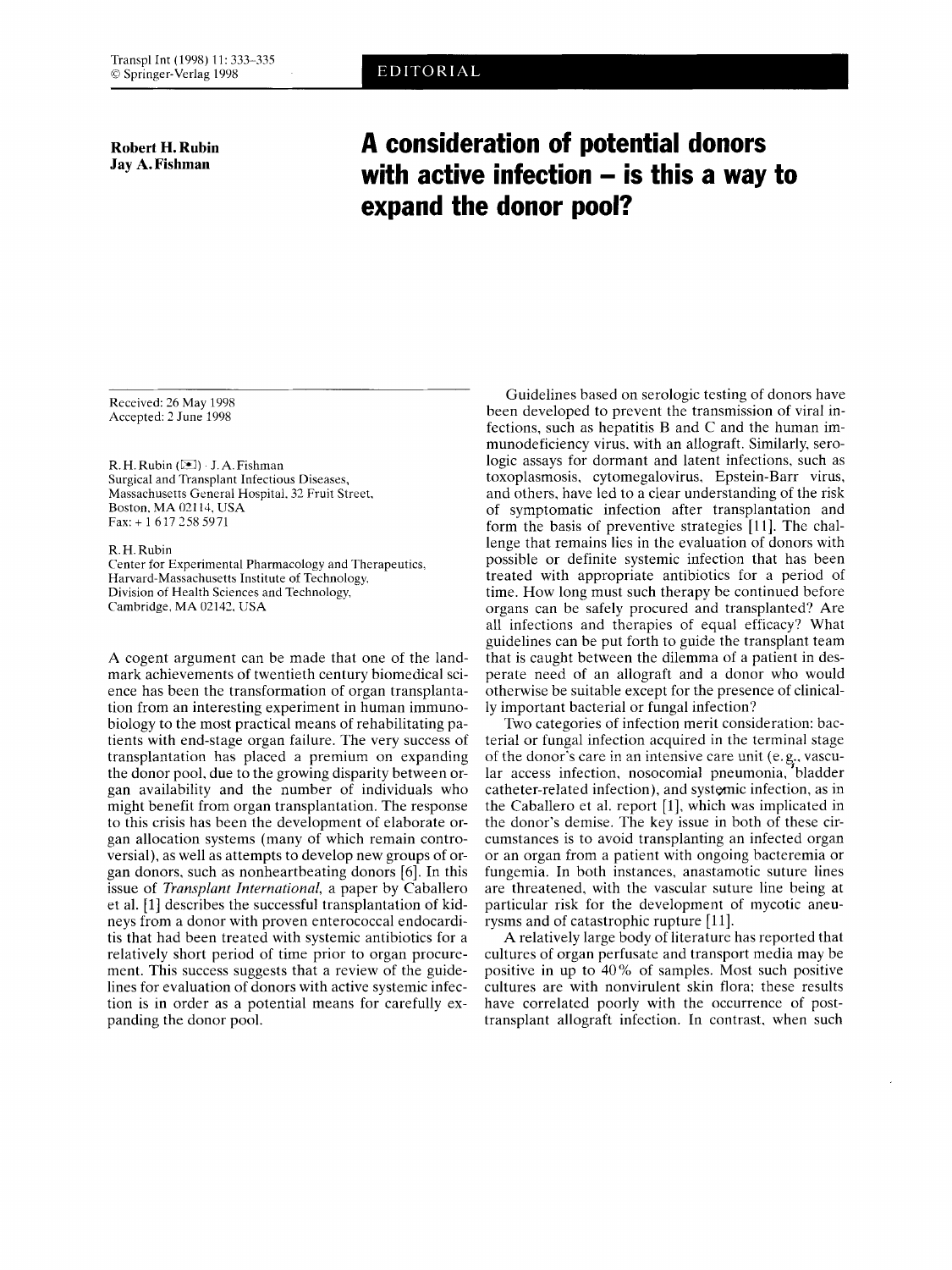surveillance cultures yield gram-negative bacilli, particularly *Pseudomonas aeruginosa,* or *Candida* species, and when such an organ is transplanted, the rate of subsequent infection of the vascular suture line can be rather high  $[4, 7-11, 13]$ . The importance of gram-negative infection of the perfusate has been reinforced in a dog renal transplant model in which a perfusate was purposely contaminated with *E. coli* and the kidney subsequently transplanted. All of the recipients died within approximately 4 days of either vascular anastomotic disruption or generalized sepsis [13].

Unfortunately, negative perfusate cultures and careful clinical evaluation of the donor prior to organ procurement do not preclude the possibility of serious allograft infection. We have reported a case of unsuspected donor *Pseudomonas* sepsis causing life-threatening infection in both recipients of kidneys at two separate institutions from a single donor. In the 2nd post-transplant week, emergency graft nephrectomies were performed because of exsanguinating retroperitoneal hemorrhage. At operation, the arterial anastomosis was completely necrotic and disrupted, and grew the same *Pseudomonas* that was isolated from the donor [4]. The incidence of such events, particularly of a less catastrophic nature (e. g., unexplained gram-negative bacteremia), is unknown. The question can and should be raised as to whether the routine administration to donors of broad-spectrum antibiotics for a limited time period prior to organ procurement might offer protection against unsuspected infection. Clearly, recipients of organs from donors with infection should be treated with post-transplant antibodies *[2,3].* 

Of at least equal concern is the evaluation of potential donors with known systemic infection. In the report by Caballero et al. [1], enterococcal endocarditis was treated with antibiotics for a relatively short period before organ procurement was carried out, far short of the usual 4-6 weeks of therapy recommended for cure of this entity. However, in this instance, this therapy was sufficient to permit the successful transplantation of organs from this donor. With this experience as a point of departure, the challenge is to develop a responsible approach to this problem in the absence of all but anecdotal data. The following would appear to be important variables that warrant consideration:

1. The organism(s): Not all organisms are of equal virulence in terms of adherence to cardiovascular endothelia or the ability to metastasize to organs of interest for transplantation. Thus, enterococci, *Staphylococcus* species, viridans streptococci, and *Pseudomonas aeruginosa*  are notable for their ability to adhere to endothelial surfaces, and *Staphylococcus aureus, Salmonella* species, *Candida* species, *Aspergillus* species, and *Pseudomonas aeruginosa* are notable for their ability to establish metastatic infection in organs of interest. In contrast,

*E. coli, Enterobacter* species, and *Klebsiella* species generally exhibit neither characteristic [5, 121.

2. Antimicrobial efficacy: Not all antimicrobial strategies are of equal efficacy in terms of eliminating bloodstream infection. For the purposes of cleansing the bloodstream and organs that are potential targets of infection, it would seem logical to require bactericidal (as opposed to bacteriostatic) therapy. Because of the far slower response of fungal infection to antimicrobial therapy, patients with candidemia should require far more extensive therapy than those with acute bacteremia.

*3.* Time course of infection: The duration and level of bacteremia, and the clinical and microbiologic response to appropriate therapy are important variables to be considered as well. For example, a potential donor with sustained *S. aureus* bacteremia over several days would be an undesirable candidate for this approach. In contrast, acute pneumococcal or meningococcal meningitis, in which appropriate therapy clears the bloodstream in 4-5 days quite reliably, and where metastatic infection to organs such as the kidneys and liver is unusual, might be entities that would lend themselves to an expanded donor pool consideration [2,3].

With these principles in mind, we would propose the following approach, which is particularly aimed at those patients with systemic infection:

1. The establishment of an international registry in which all situations in which infected donors were utilized -both successes and failures - would be collected, collated, and summarized for the transplant community. 2. The cautious consideration of "infected" donors under the following circumstances:

**A.** Potential recipients who give informed consent for the receipt of such organs.

B. Bacteremia with a relatively bland organism (e.g., the Enterobacteriaceae with the exception of *Salmonella* species, viridans streptococci) or with an organism that is rapidly cleared from the bloodstream with effective bactericidal therapy (e. g., penicillin-sensitive pneumococci and meningococci) that has been treated with bactericidal therapy for at least *5* days, and where blood cultures have been shown to become negative. Ideally, some evidence of clinical response to such therapy should be present. Patients with undrained, infected fluid collections ("pus under pressure") will require more prolonged treatment regardless of the causative organism.

*3.* Potential donors with bloodstream infection due to the following organisms and would require a minimum of *2* weeks of bactericidal therapy and then "proof of cure" (i.e., negative blood cultures over a period of a week off antibiotics): *Staphylococcus aureus, Pseudo-*